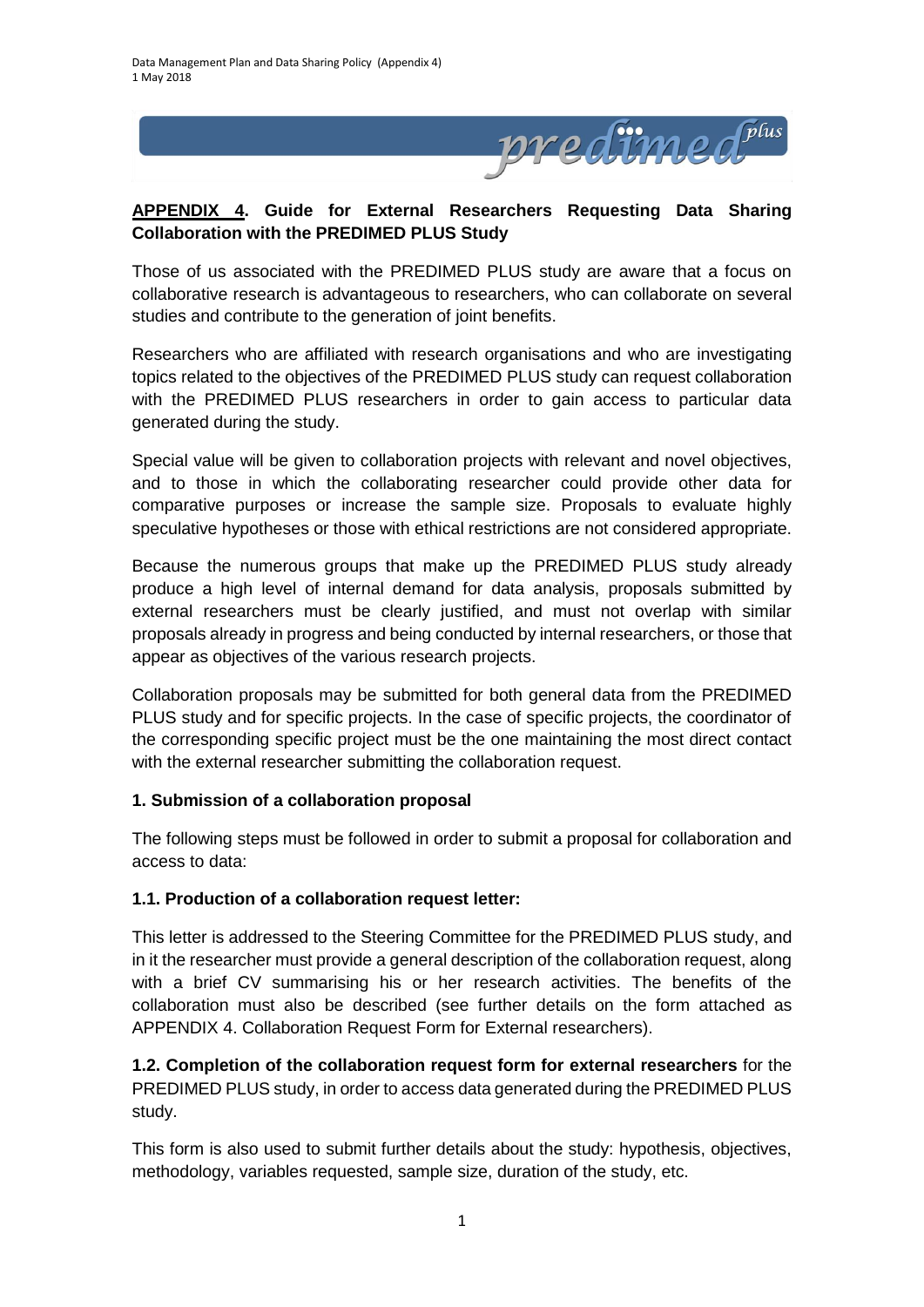In cases involving **meta-analysis of aggregate data**, where the researcher is not requesting access to raw data for the variables but only to coefficients and P-values corresponding to specific models of association, the variables that will be included in the analysis must be indicated in this section, along with the specific analyses to be performed, and including specification of the control variables and the syntaxes corresponding to the models.

# **2. Submission and evaluation of the proposal**

The proposal must be submitted electronically to the Steering Committee for the study, during the first week of each month. Each proposal will be assessed and assigned a status: accepted, corrections needed, or rejected.

The basic criteria used to evaluate the proposals will be the following:

- The scientific excellence of the proposal
- The strategic priority of the proposal, with respect to the PREDIMED PLUS studies in progress, in order to avoid unnecessary duplication of work
- The scientific research background of the person or group submitting the request
- The scientific quality and capacity to administer the project
- The advantages that the collaboration could imply for researchers from the PREDIMED PLUS study (funding, publications, projects, etc.)
- The proposed study's compliance with the contents of the informed consent form signed by the patients whose data are being requested

### **3. Conditions for accessing data requested from the PREDIMED PLUS study:**

If the proposal is accepted, a **Collaboration Agreement** (*Appendix X*) will first need to be signed. This document contains details on the terms and conditions under which access to the requested data is being granted, and these terms and conditions must be accepted by the collaborating researcher. New authorisation from the PREDIMED PLUS study's Ethics Committee may also be required, depending on the type of study proposed (the centralised committee or those from the various recruiting nodes from which data are being requested).

Because the PREDIMED PLUS study does not currently have a data management system based on data enclaves, which would give external researchers the ability to access data for the variables securely but without the ability to modify or copy them, some additional requirements must be specified in order to ensure the security, integrity, and confidentiality of the data.

External researchers will be given a password which is used to access a data file that contains the variables requested. In order to better protect the identities of the participants, this data file will be anonymised, without any variables that could serve as identifiers. The corresponding metadata will also be provided.

The external researcher must commit to:

- Refrain from attempting to identify the individual patients, while maintaining confidentiality.
- Maintain the integrity of the data.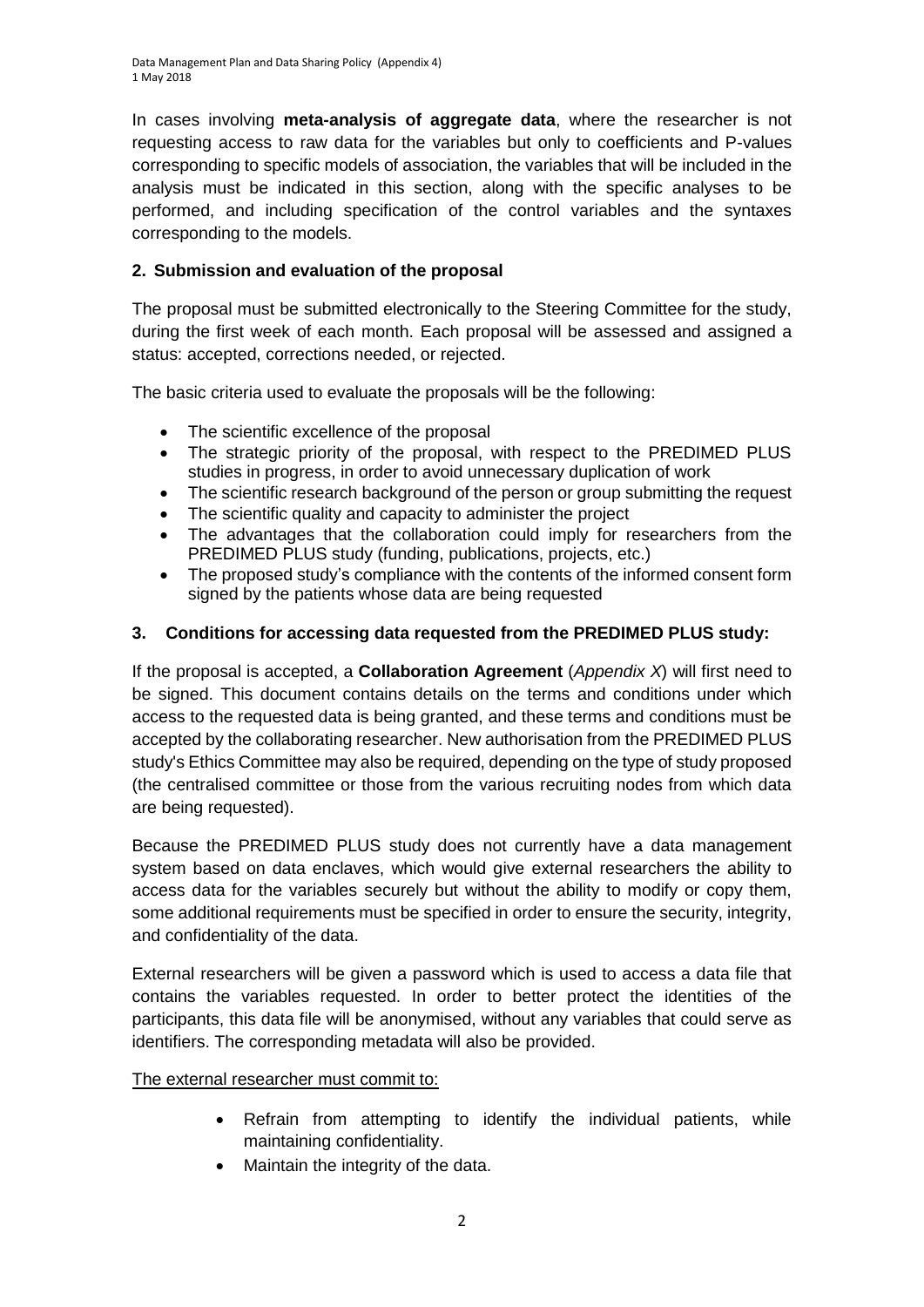- Maintain secure data storage environments.
- Refrain from distributing any data to unauthorised third parties.
- Use the data provided only in relation to the specific objectives for the collaboration.
- Submit the syntaxes used for the analyses performed so the results can be reproduced.
- Destroy the data provided at the end of the active establishment period for the Collaboration Agreement.

In the case of **collaboration proposals for performing aggregate meta-analysis** the external researcher will not be requesting raw data on the variables, but instead only performance of the statistical analyses and provision of the coefficients.

## **4. Data analysis and publications**

The external researcher must ensure the quality of the statistical analyses performed as well as application of best practices. The software used must be listed and the syntax must be saved and submitted.

In the case of proposals for **meta-analysis**, the statistical analysis will be performed by an internal researcher from the PREDIMED PLUS study, who will be assigned based upon the experience required for the collaboration, and in this case the aggregate results requested will be provided in the form of tables.

The publication proposal form must be completed, including the names of the authors of the publication(s). In the case of original studies, the publication policy will be followed when establishing authorship, taking into account whether the collaboration involves data from the general study and for the total sample, or if specific projects are involved.

In the case of collaborative studies or meta-analyses where a large number of authors from other groups are participating and the number of authors that can be included is limited, the general rule to be followed is to include the maximum number of authors from the PREDIMED PLUS study, also establishing an ongoing rotation system for authorship of the various meta-analyses.

The publication proposal must be approved by the Steering Committee, and the results in the form of tables and the full article must be submitted before they are sent out for publication, so that the appropriate quality controls can be performed.

## **5. Cost**

The procedures carried out by the researchers from the PREDIMED PLUS study incur a cost in terms of their time investment, including their review of the data access request, preparation of the data, provision of access to the data and metadata, statistical analyses in some cases, and review of the publication proposal and results. Therefore, like other large international groups have done, a fee is being established in relation to data access, which will be collected after a data request has been approved.

A bank transfer can be used to deposit this amount into the PREDIMED PLUS account opened for this purpose, or payment can be made using a credit card. Depending on the